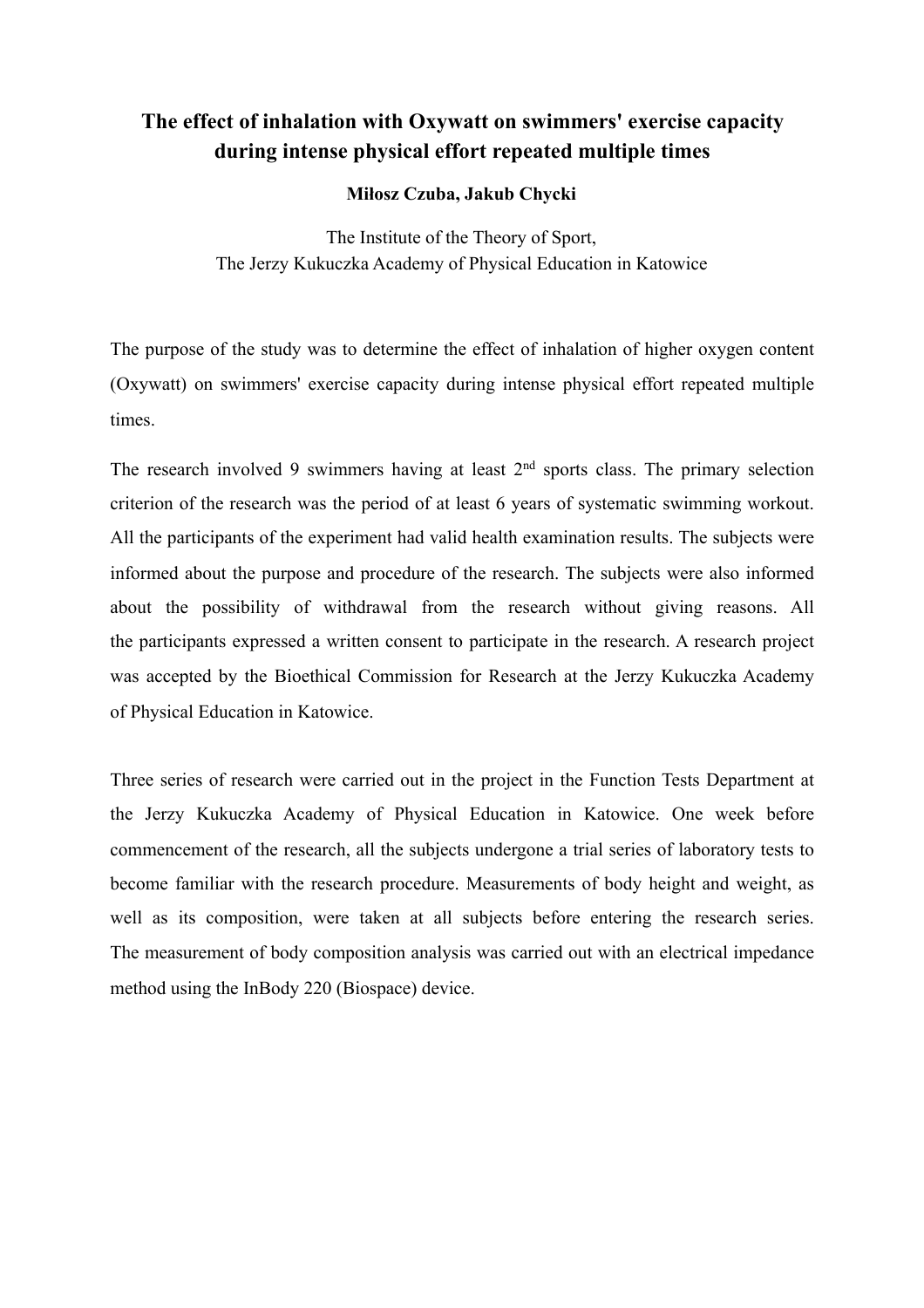#### **The course of research series**

The research included three random research series:

RS1 – output testing, without additional inhalation,

RS2 - combined with inhalation with OXYwatt

RS3 - inhalation of placebo, sterile air instead of oxygen in OXYwatt containers.

Each research series was characterised by the same methodology and the same time of research, what is more, the order of subjects was maintained.

During RS1, two hours upon eating light mixed meal composed of: 50% carbohydrates, 30% fat, 20% protein, a modified triple 30-second Wingate test for upper limbs was carried out. The modified Wingate test was performed with Brachumera Sport (Lode) ergometer. Before commencement of the test, the participants performed a 6-minute warm up with 50W resistance and cadence of 70-80 rpm. Then, upon a 2-minute passive break, they entered to performing three 30-second Wingate tests, separated by a 5-minute passive break. All the tests were based on obtaining the highest number of revolutions in the shortest time and maintaining them over a period of 30 seconds. During each Wingate test the following measurements were performed: maximum power (PP), mean power (MP), minimum power (MinP) and total work (TW). In order to determine the efficiency of glycolytic processes, a measurement of lactate concentration (LA) in blood and indicators of acid-based balance of blood, including a degree of oxygen saturation, were carried out. These measurements were performed before the first Wingate test as well as in 3, 6, 9 and 12 minute after the third Wingate test.

After 72 hours of rest, all the subjects entered to performing RS2. During RS2 the same methodology of research, as it was in case of RS1, was maintained. The only factor differentiating it from RS1 was the introduction of inhalation with Oxywatt containing 95% O2 concentration during 5-minute breaks between the tests. Inhalations started 30 seconds after the end of the first and the second Wingate tests and continued for another 3: 30 minutes.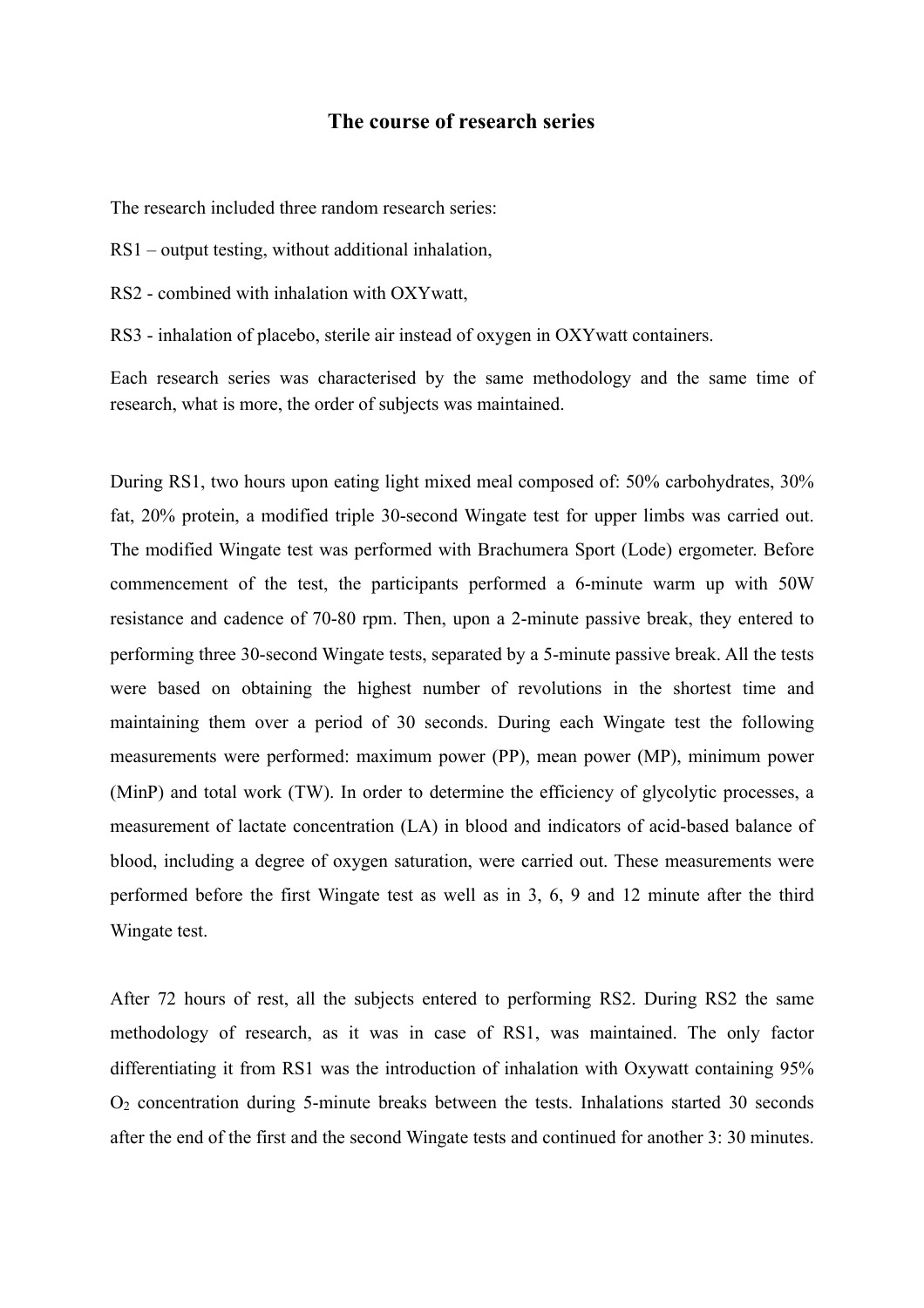After 4 minutes of passive break (30 seconds of normoxia and 3:30 minutes of hyperoxia), the subjects ended inhalation and prepared for the following test.

After 72 hours of rest since RS2, all the subjects set about performing RS3. During RS 3 the same methodology of research, as it was in case of RS2, was maintained. However, inhalation was carried out with "placebo" gas, which was packed in the same way as in case of RS2, the concentration of which amounted to 20,9% of O2.

The order of research series was random and the subjects did not know what gas they breathe in.

### **The results of the test**

The table presents mean values, median, standard deviation and statistically significant differences in the variables tested in subsequent research series.

Table 1. Tested variable during subsequent research series (RS1, RS2, RS3) in a group of swimmers (n=8);

**\*** p<0.05 - statistically significant differences with respect to output testing

**\*\*** p<0.01 - statistically significant differences with respect to output testing

|                         | $RS1$ - output |         |           | RS2 - Oxywatt |            |        | RS3 - placebo |         |           |
|-------------------------|----------------|---------|-----------|---------------|------------|--------|---------------|---------|-----------|
| Variable                | Mean           | Median  | <b>SD</b> | Mean          | Median     | SD     | Mean          | Median  | <b>SD</b> |
| $PP_1(W)$               | 956.00         | 994.00  | 147.7     | 987           | 987        | 107.7  | 1002.25       | 1002.2  | 126.9     |
| $PP_2(W)$               | 948.1          | 928.0   | 88.1      | 1016.38       | 987.0      | 139.1  | 957.8         | 957.8   | 124.3     |
| $PP_3(W)$               | 917.1          | 876.0   | 110.8     | 939.3         | 939.3      | 110.9  | 940.0         | 940.0   | 144.3     |
| $MP_1(W)$               | 456.7          | 455.0   | 56.9      | 476.0         | 468.0      | 44.0   | 468.7         | 456.0   | 39.55     |
| $MP_2(W)$               | 434.1          | 422.0   | 34.7      | $471.1*$      | $458.0*$   | 58.4   | 447.7         | 447.0   | 49.6      |
| $MP_3(W)$               | 403.5          | 379.0   | 65.8      | $451.7*$      | $444.0*$   | 65.1   | 410.8         | 410.8   | 73.3      |
| $TW_1(J)$               | 13612.6        | 13570.0 | 1695.5    | 14193.6       | 13944.0    | 1314.1 | 13971.6       | 13585.0 | 1167.9    |
| $TW_2(J)$               | 12947.9        | 12587.0 | 1400.5    | $14049.1*$    | $13656.0*$ | 1562.2 | 13349.3       | 13317.0 | 1477.8    |
| $TW_3(J)$               | 11963.7        | 11305.0 | 2195.9    | 13423.8*      | $13241.0*$ | 1976.3 | 12606.2       | 12463.0 | 1891.6    |
| $\Delta$ LA<br>(mmol/l) | 10.42          | 10.86   | 1.69      | $11.75**$     | $12.0**$   | 2.11   | 10.56         | 11.03   | 1.45      |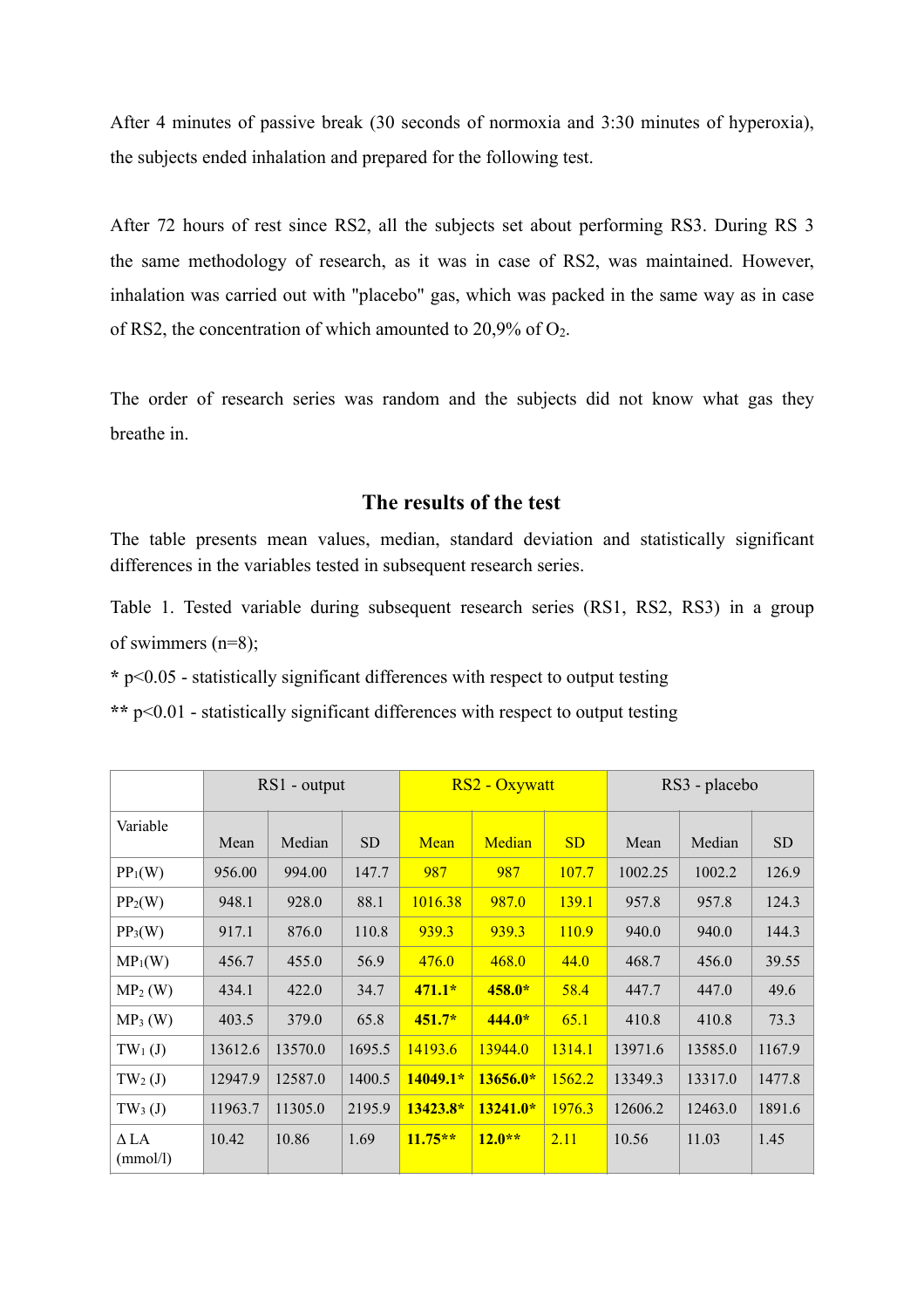$PP_1$  – maximum anaerobic power in the first Wingate test,  $PP_2$  – maximum anaerobic power in the second Wingate test,  $PP_3$  – maximum anaerobic power in the third Wingate test,  $MP_1$  - mean power in the first Wingate test, MP<sub>2</sub> - mean power in the second Wingate test, MP<sub>3</sub> – mean power in the third Wingate test, TW<sub>1</sub> - total work in the first Wingate test,  $TW_2$  – total work in the second Wingate test,  $TW_3$  – total work in the third Wingate test,  $\Delta$  LA – increase of lactate concentration in blood after three Wingate tests

A single factor analysis of variance with repeated measurements showed statistically significant differences in absolute values of mean power during the second  $(MP_2; F=12.4;$  $p<0.01$ ) and the third Wingate tests (MP<sub>3</sub>; F=13.88;  $p<0.01$ ). What is more, a similar direction of changes was observed in case of total work performed in the second  $(TW_2; F=12.4;$  $p<0.01$ ) as well as the third Wingate tests (TW<sub>3</sub>; F=9.3;  $p<0.01$ .). The analysis also showed statistically significant differences in case of post-workout increase of lactate concentration in blood ( $\Delta$  LA; F=13.8; p<0.001).

The analyses of post-hoc ANOVA Friedman test indicated significant  $(p<0.05)$  increase in the mean power generated in the second (MP2) and the third (MP3) Wingate tests after inhalation with Oxywatt (RS2). The growth amounts to 8.5 % for MP<sub>2</sub> and 3.1 % for MP<sub>3</sub>, respectively. No similar changes were observed in RS3 after placebo application (Fig. 1 a, b). Upon Oxywatt application in RS2, there was a significant  $(p<0.05)$  increase in the values of TW2 and TW3, which amounted to 8.5 % and 3.1 %, respectively (Fig. 2a, b). These changes were accompanied by a statistically significant ( $p$ <0.01) increase (12.7 %) of  $\Delta$  LA after performing three Wingate tests in RS2 (Fig. 3).

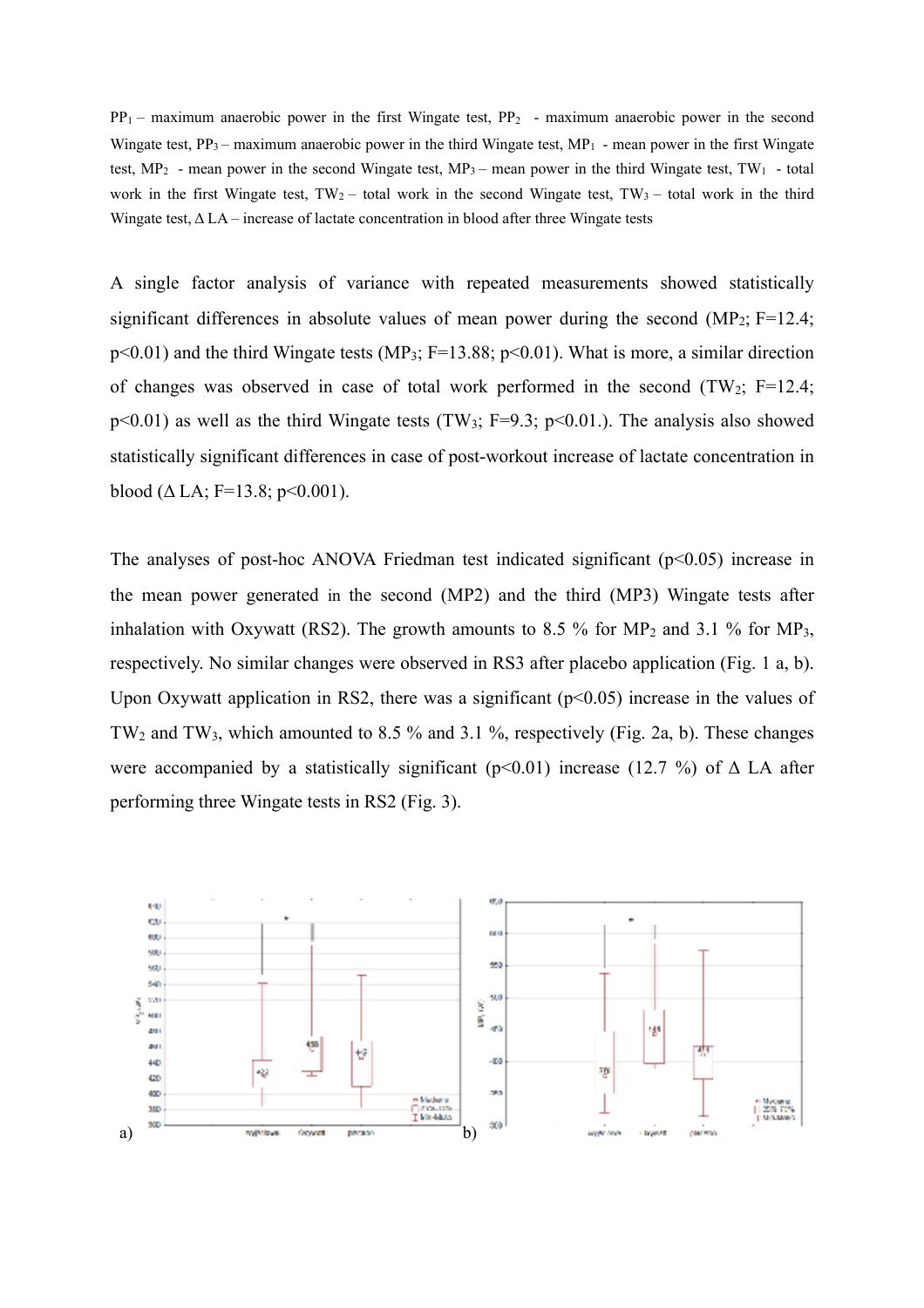

Fig. 1 a,b. The changes of mean power generated during the second  $(MP<sub>2</sub>)$  and the third  $(MP<sub>3</sub>)$ Wingate tests in subsequent research series;  $*$  p<0.05

Fig. 2 a,b The changes of total work performed during the second  $(MP_2)$  and the third  $(MP_3)$  Wingate tests in subsequent research series;  $*$  p<0.05



Fig. 3 The changes of increse of lactate concentration in blood (dela LA) after ending the exercise protocol in subsequent research series; \* p<0.01

## **Conclusions**

The results obtained indicate that inhalation with Oxywatt during breaks in the course of physical effort repeated multiple times accelerates returning to working capacity in a significant manner ( $p<0.05$ ). It was showed significantly ( $p<0.05$ ) through higher mean power as well as total amount of work performed during the second  $(MP_2, TW_2)$  and the third  $(MP_3, TW_2)$ TW3) repetition after inhalation with Oxywatt product. On the other hand, after placebo